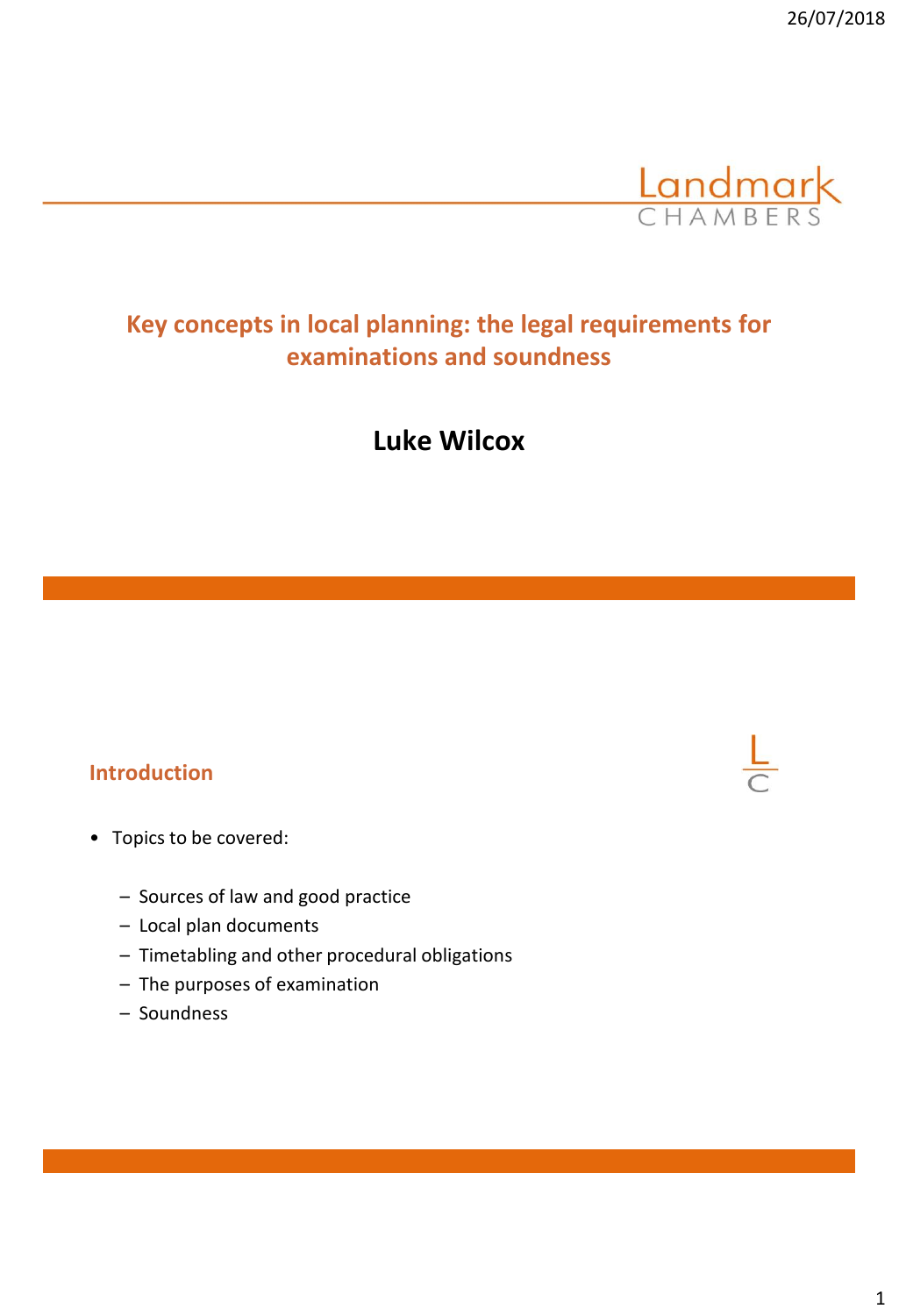## **Sources of the law**

- Five main sources of law and best practice for plan making:
	- Planning Act (Northern Ireland) 2011, Part 2
	- Planning (Local Development Plan) Regulations (Northern Ireland) 2015
	- SPPS, Part 5
	- DfI Development Plan Practice Notes
	- Case law

## **What comprises a local plan?**

- 2011 Act envisages a two-stage plan-making process:
	- The plan strategy (s. 8)
		- Land use and development objectives
		- Strategic policies
	- The local policies plan (s. 9)
		- Land use and development policies (e.g. site allocations)
- Together, these are the development plan (s. 6)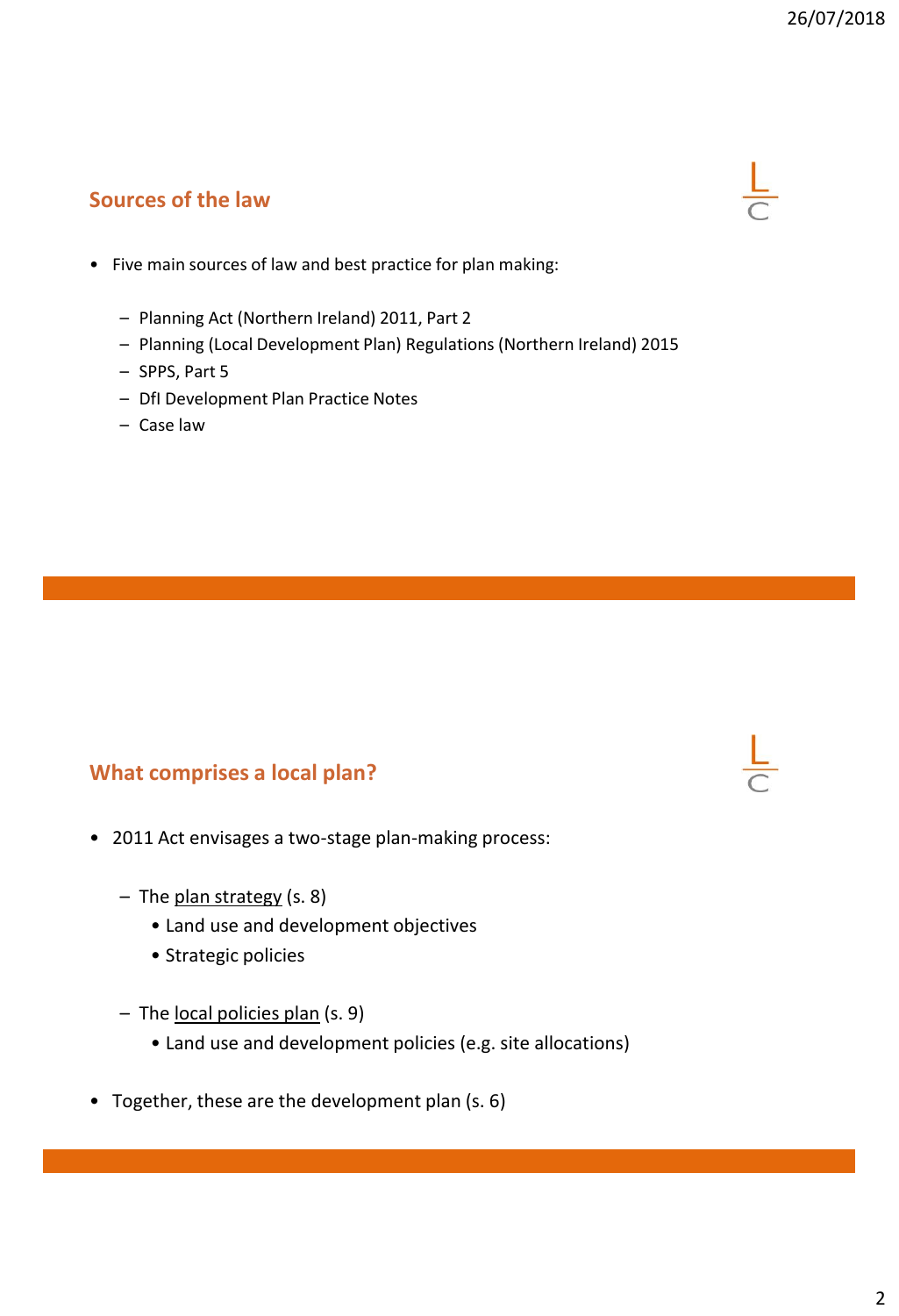## **Timetables**



- Statutory requirement for all DPDs (s. 7)
- Applies to both preparation and revision of DPDs (s. 14(3))
- Councils must consult PAC, and such other consultation bodies it thinks appropriate, before preparing timetable (reg 5)

## **Timetables**



- Contents of the timetable (reg 6):
	- Indicative dates for each stage of DPD preparation, including
		- Publication of POP
		- Publication of plan
		- Adoption of plan as a DPD
	- Indicative dates for carrying out SA and reporting the findings of SA
- Timetable must be approved by Council resolution, and sent to DfI for agreement (reg 7)
	- DfI has 4 weeks to respond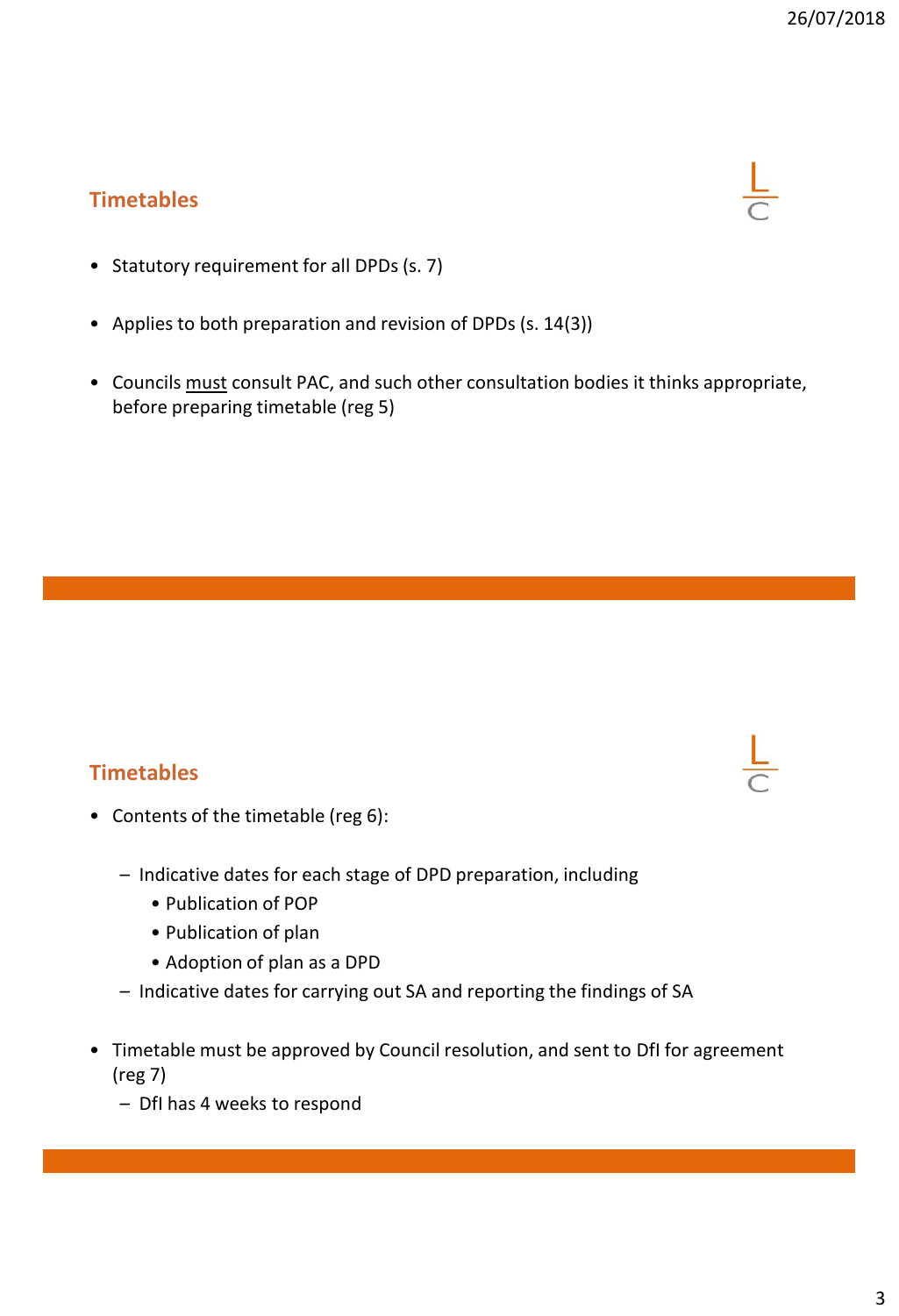## **Procedural stages**

- Once timetable is agreed, plan progresses to the following stages (2015 Regs):
	- Engagement with consultation bodies (listed in reg 2(1))
	- Produce POP, and make publicly available
	- Public consultation on POP (8-12 weeks)
	- Produce plan, and make publicly available
		- Must distinguish between policies and justifications, and include a map
	- Public consultation on plan (8 weeks)
	- Publicise representations received, and further 8 week consultation on sitespecific representations (further responses must themselves be publicised)
	- Submit for examination

## **The purpose of the examination**

- S. 10 of the 2011 Act
- Three purposes of the independent examination:
	- Compliance with timetable (s. 7)
	- Compliance with formalities (ss. 8 and 9)
	- Soundness
- Examiner makes recommendations to DfI, which makes the ultimate decision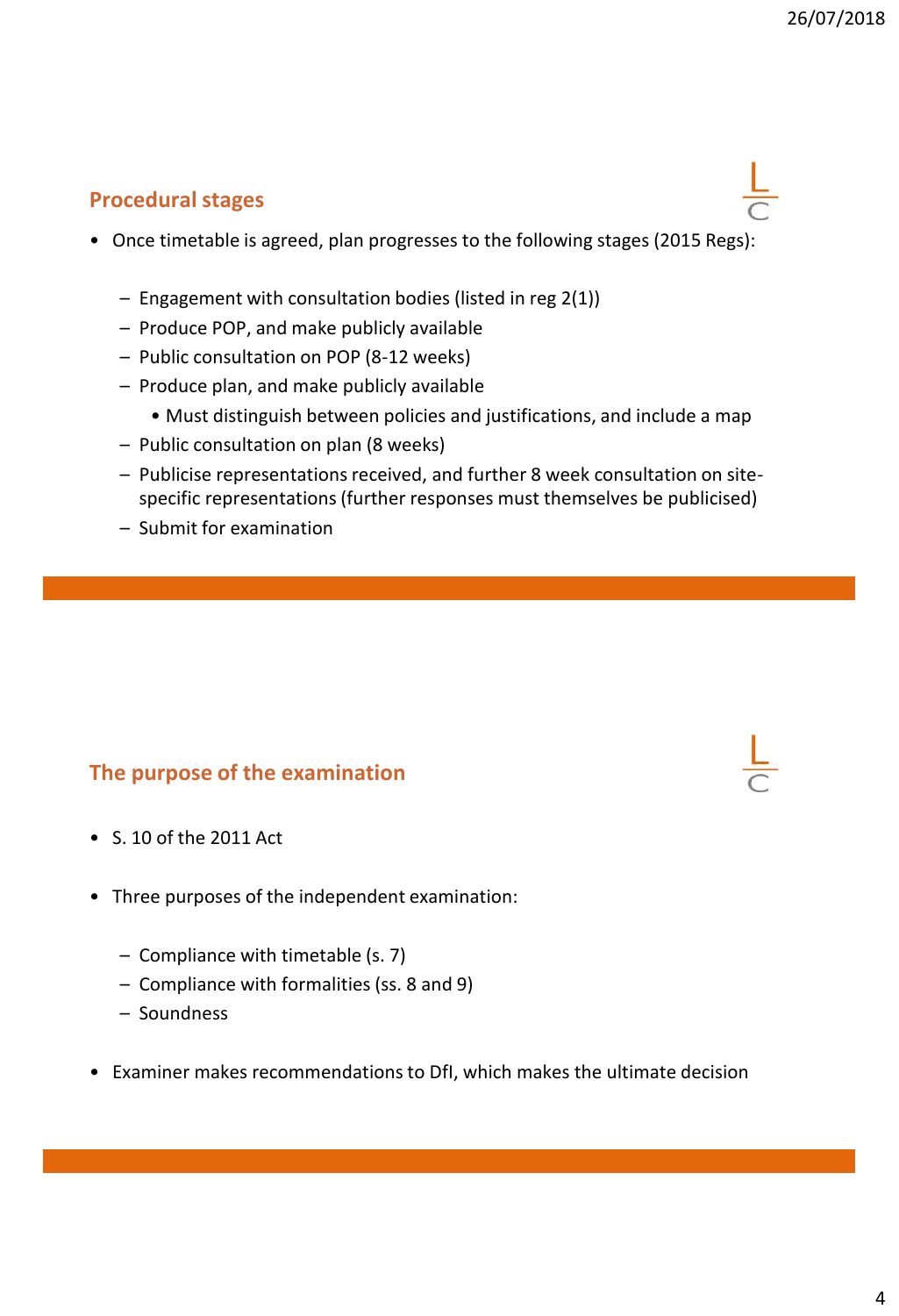## **The requirements of the examination**

- Council must provide the specified documents in support of the DPD: reg 20(2)
	- Should not make such a submission unless (s. 10(2)):
		- Complied with 2015 Regs; and
		- It thinks the DPD is ready for examination
- DfI must publicise those docs as soon as practicable after their submission
- Examination must be publicised at least 4 weeks in advance (reg 21)
- Statutory right for those making representations to be heard at the examination (s. 10(7))

## **Soundness: the test**

- "Soundness" not defined in the 2011 Act or the 2015 Regs
- SPPS para 5.30: soundness includes three tests:
	- Procedural
	- Consistency
	- Coherence and effectiveness
- Expanded on in Development Plan PN 6
	- PN 6 approach incorporates other procedural requirements too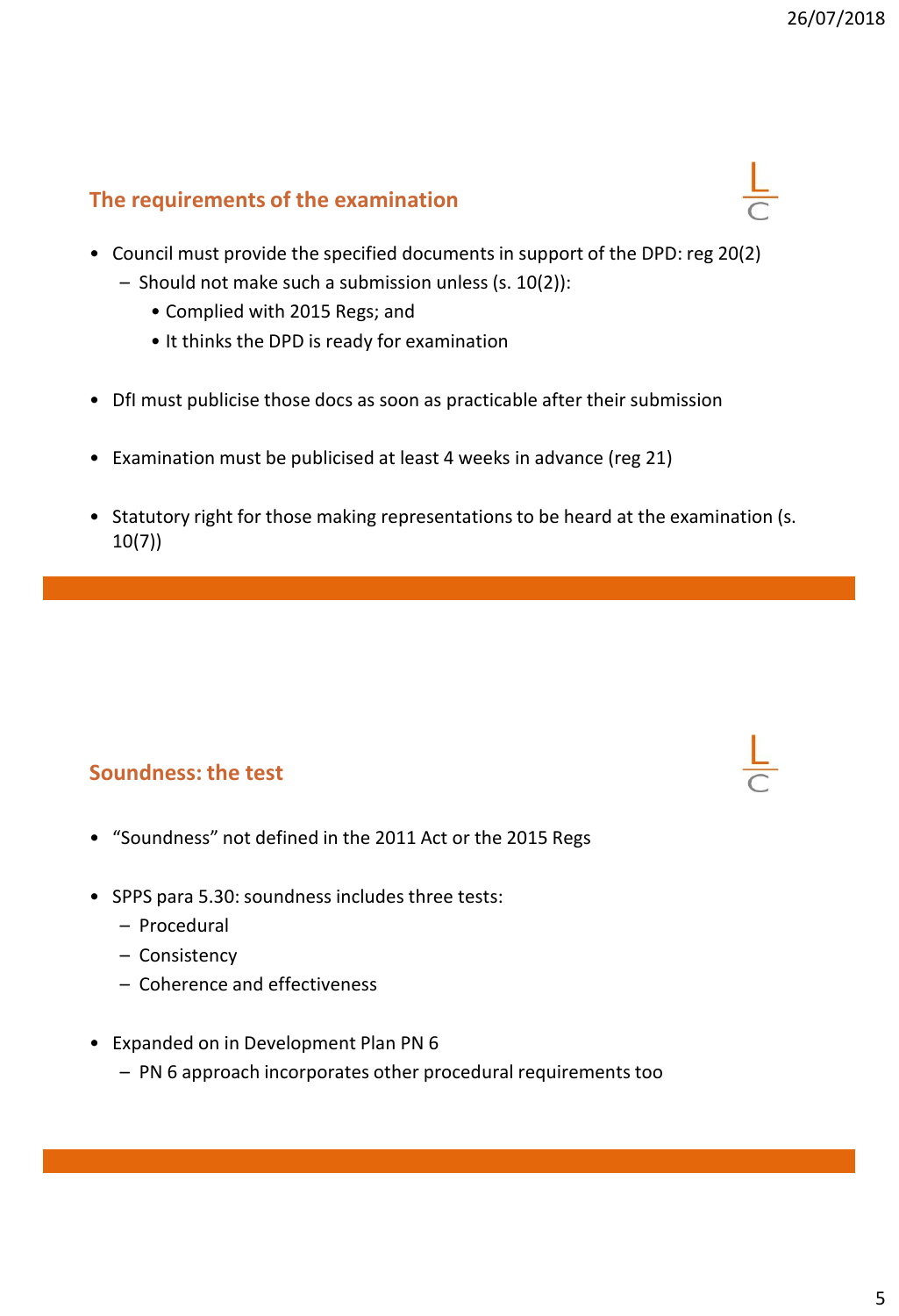## **Soundness: the procedural test**



- PN 6 para 5.3
- Four elements:
	- Prepared in accordance with timetable and SCI?
	- Preparation of POP and taken account of representations
	- SA and SEA
	- Compliance with regulations on form, content, and preparation procedure for DPDs?

## **Soundness: the consistency test**

- PN 6 para 5.4
- Four elements:
	- Take account of Regional Development Strategy
	- Take account of Community Plan
	- Take account of DfI policy and guidance (mainly, but not only, SPPS)
	- Had regard to other relevant plans, policies and strategies (e.g. transport, recreation etc) for this or adjoining districts
- Though called "consistency" tests, these are in fact "take account" tests … so inconsistencies are acceptable, as long as they are robustly justified
	- Key difference from soundness test in England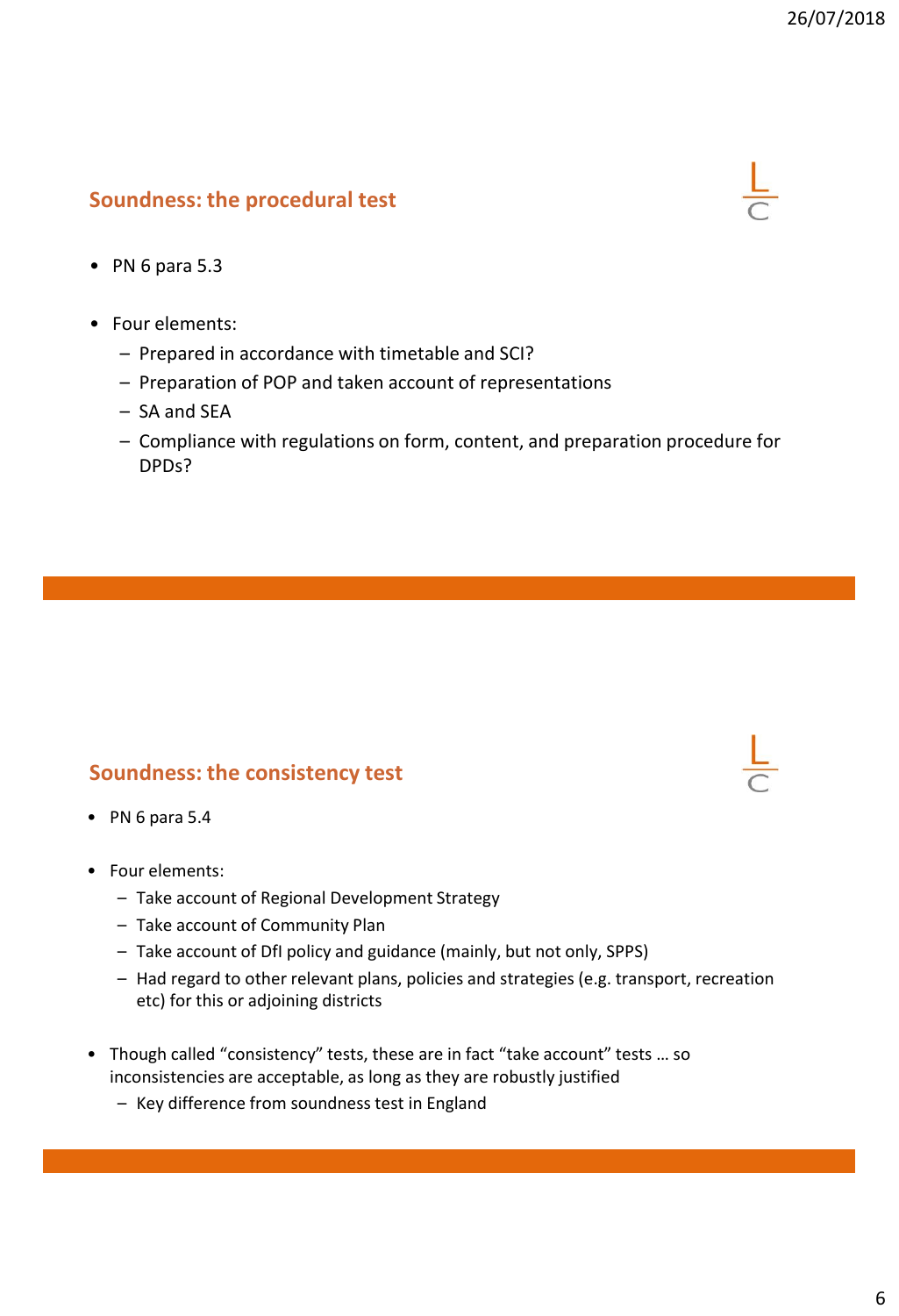## **Soundness: the coherence and effectiveness test**



- PN 6 para 5.5
- Four elements:
	- (1) "a coherent strategy from which its policies and allocations logically flow", including consistency with adjoining council's DPDs on relevant cross-boundary issues
		- "ambitious but realistic"
		- "concise and distinctive"
		- Incorporate aims of the Community Plan
		- "Integrated with, add value to and assist" national regional and local strategies

## **Soundness: the coherence and effectiveness test**

- (2) Realistic and appropriate having considered relevant alternatives and are founded on a robust evidence base
- Need to be able to justify policies by evidencing how they deliver the DPD's objectives
- Iterative process, including POP
- Key role for SA. Consultation responses also relevant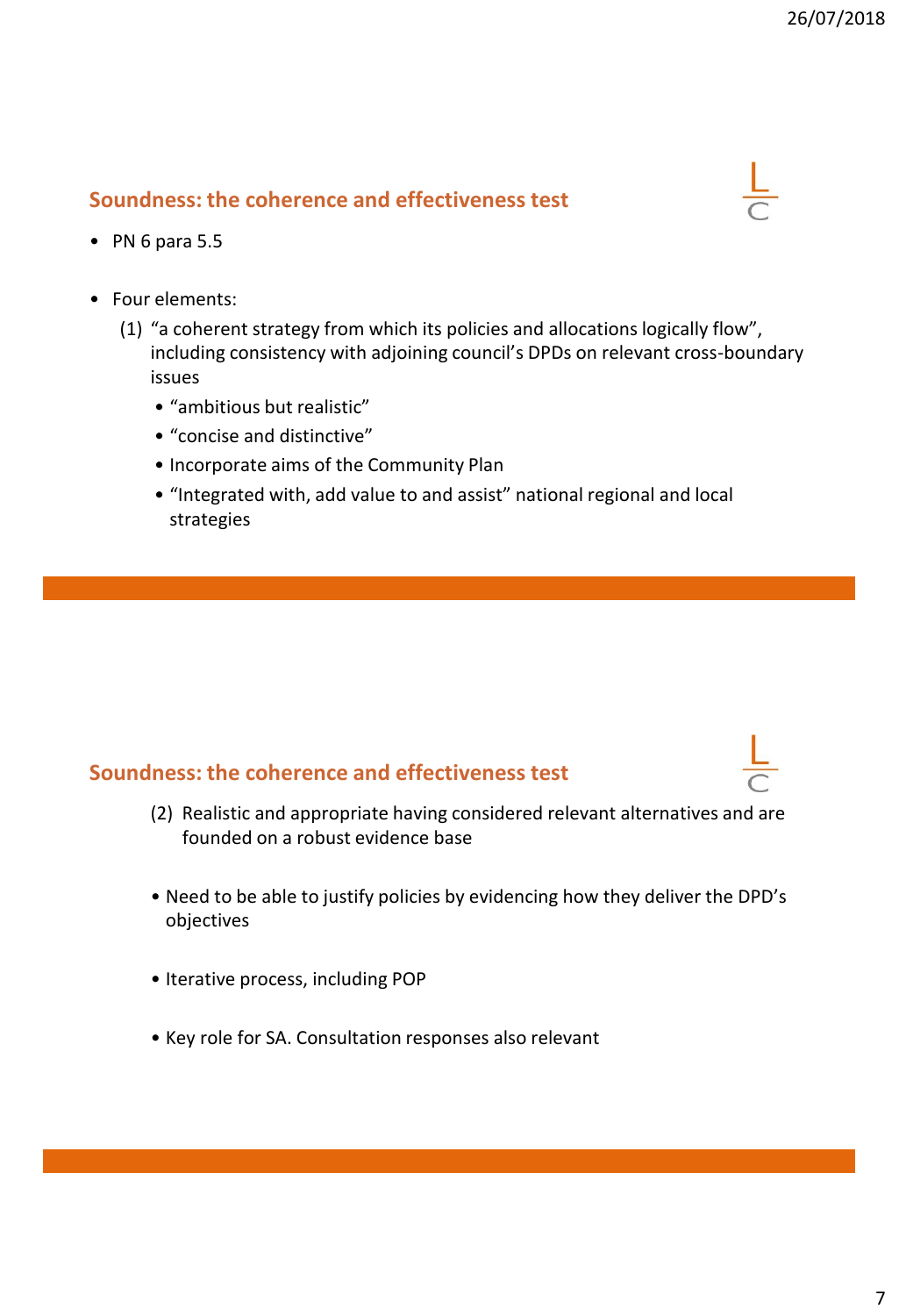## **Soundness: the coherence and effectiveness test**



- (3) Clear mechanisms for implementation and monitoring
- Annual reviews of housing land supply and delivery, and economic land supply, as a minimum
- Creation of mechanisms for implementation and monitoring, e.g. working groups
- (4) Reasonably flexible to enable it to deal with changing circumstances

## **Evidence of soundness**

- Includes, but not limited to:
	- Contents of DPD/POPs themselves
	- The SA
	- Checklists for the elements of soundness
	- Consultation responses
	- Survey data and other research